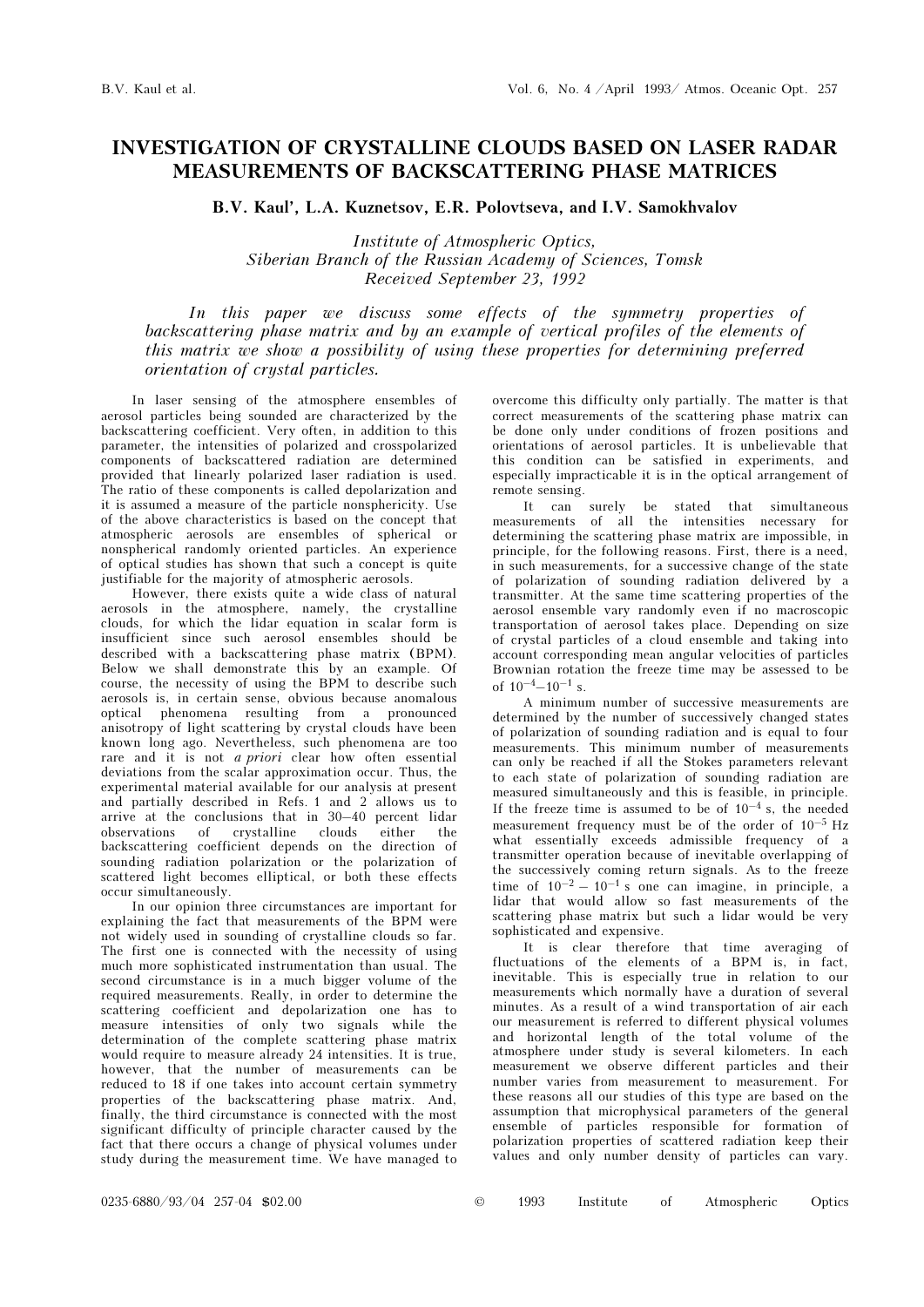Difficulties of data interpretation caused by these variations have been overcome by normalizing the measured BPM's of a crystal cloud to that of purely molecular atmosphere. It should be noted here that this procedure is not helpful for all measurements and we exclude such cases from the consideration.

As concerning this assumption as a whole, the answer to the question whether such large ensembles of particles we deal with in our measurements keep the peculiar features that make their scattering properties different than those in scalar approach or not can be found in our experimental results. We have mentioned above how often such deviations are observed and an example of observational data can be found in the figure.

Our measurement technique and instrumentation have been discussed earlier in Refs. 1–3, therefore below we mainly concentrate on the problems of sounding data interpretation.

Let us first consider symmetry properties of the BPM with respect to rotations. This question directly arises from the following considerations. It is clear that any backscattering phase matrix is measured in a randomly oriented polarization basis of a lidar therefore a question arises on the effect of this basis orientation on the view of the matrix. It is also interesting to elucidate what kind of information can be extracted from the analysis of the matrix view. According to the known theorem,  $4 \frac{2 \times 2}{S}$  matrices of amplitude transportations occurring at light scattering in backward direction have the property that  $S_{12} + S_{21} = 0$ . A corollary of this theorem gives the following view of the backscattering phase matrix a:

$$
a_{ij} = \begin{pmatrix} a & e & f & h \\ e & b & g & l \\ -f & -g & c & m \\ h & l & -m & d \end{pmatrix}.
$$
 (1)

These relationships between elements of this matrix do not depend on the orientation of a lidar polarization basis and must hold in any case. This can easily be shown with the help of the transformation

$$
a'_{ij} = \mathbf{R}(\varphi) \; a_{ij} \; \mathbf{R}(\varphi) \; , \tag{2}
$$

where  $R(\varphi)$  is the matrix operator describing the transformation of a Stokes vector due to rotation of the coordinate system by an angle ϕ around the direction of sounding beam propagation. In the case of counterclockwise rotation, if looking after the beam of radiation, the operator  $R(\varphi)$  is presented by the matrix

$$
\mathbf{R}(\varphi) = \begin{pmatrix} 1 & 0 & 0 & 0 \\ 0 & C_2 & S_2 & 0 \\ 0 & -S_2 & C_2 & 0 \\ 0 & 0 & 0 & 1 \end{pmatrix},
$$
(3)

where  $C_2 = \cos 2\varphi$  and  $S_2 = \sin 2\varphi$ .

Transformation (2) results in the following relations between elements of the matrices  $a'$  and  $a$ :

$$
a' = a \, , \, h' = h \, , \, d' = d \, , \tag{4}
$$

that is, the corner elements of the BPM are invariant with respect to rotations. In addition, we have

$$
e' = C_2 e - S_2 f; \qquad f' = S_2 e + C_2 f; \qquad (5)
$$

$$
l' = C_2 l + S_2 m ; \t m' = C_2 m - S_2 l ; \t (6)
$$

$$
b' = C_2^2 b - 2 C_2 S_2 q - S_2^2 c ;
$$
  
\n
$$
c' = C_2^2 c - 2 C_2 S_2 q - S_2^2 b ;
$$
  
\n
$$
q' = C_2^2 q + C_2 S_2 (b + c) - S_2^2 q .
$$
\n(7)

These relations allow the following conclusions to be drawn.

1. If only diagonal elements of a measured matrix are nonzero values and  $a_{22} = -a_{33}$  then such a matrix is diagonal at any orientation of a lidar polarization basis  $(LPB)$ .

2. If a measured matrix is diagonal but the condition  $a_{22} = -a_{33}$  does not hold then under other orientations of the LPB the elements  $a_{23}$  and  $a_{32}$  differ from zero, the rest off–diagonal elements of the matrix being equal to zero. In this case the direction of preferred polarization of scattered light observed at irradiation of the aerosol ensemble with a linearly polarized light turns at some angle while ellipticity is absent. Such quite rare situations we have observed in our studies in 1988–1990 and included them into the developed classification2 of crystal aerosols as the third type of scattering.

3. If only the off-diagonal elements  $a_{23}$  and  $a_{32}$  of a measured matrix are nonzero, then based on Eqs. (7) one can find such an orientation of the LPB which provides for a diagonal form of the backscattering phase matrix and determine the elements  $a_{23}$  and  $a_{32}$  in this new basis.

4. The same can be shown to be valid for the pairs of elements  $a_{24}$ ,  $a_{34}$  and  $a_{42}$ ,  $a_{43}$ .

As concerning the classification of the types of light scattering<sup>2</sup> it can be revised a little bit. Thus the fourth type of scattering in this classification can be shown based on relations (4) and (6), to be a particular case of the fifth type, though it also can be an independent type when all the off–diagonal elements of the matrix are equal to zero, except for  $a_{14}$  and  $a_{41}.$ 

In a practically important case of a BPM, because of its high frequency of occurrence, when we have  $a_{11} = -a_{33}$  and  $a_{22} = -a_{44}$ , it is possible to predict the view of the forward scattering phase matrix. Assumption on the symmetry properties of an aerosol ensemble resulting in such a BPM view are similar to the symmetry properties resulting in the diagonal forward scattering phase matrix with the elements  $A_{11} = -A_{33}$  and  $A_{22} = -A_{44}$ . As a consequence, in the case of forward light scattering by an ensemble of aerosol particles with such a BPM one could expect only depolarization of scattered radiation. Other transformations of the polarization are merely absent. Of course some conclusions can definitely be drawn in the cases of other BPM views but here we will not consider them. It is important that in the case of the general form of a BPM there exists a possibility of finding such an orientation of a lidar polarization basis when one or another element of the BPM becomes zero or reaches its maximum. These angles can surely be used as reference points for making comparisons between measured BPM's and their theoretical models for one or another type of a crystal cloud. The information important for a comparison can be about the direction of preferred orientation of particles. Let us show this using the profiles of elements of a BPM depicted in the figure.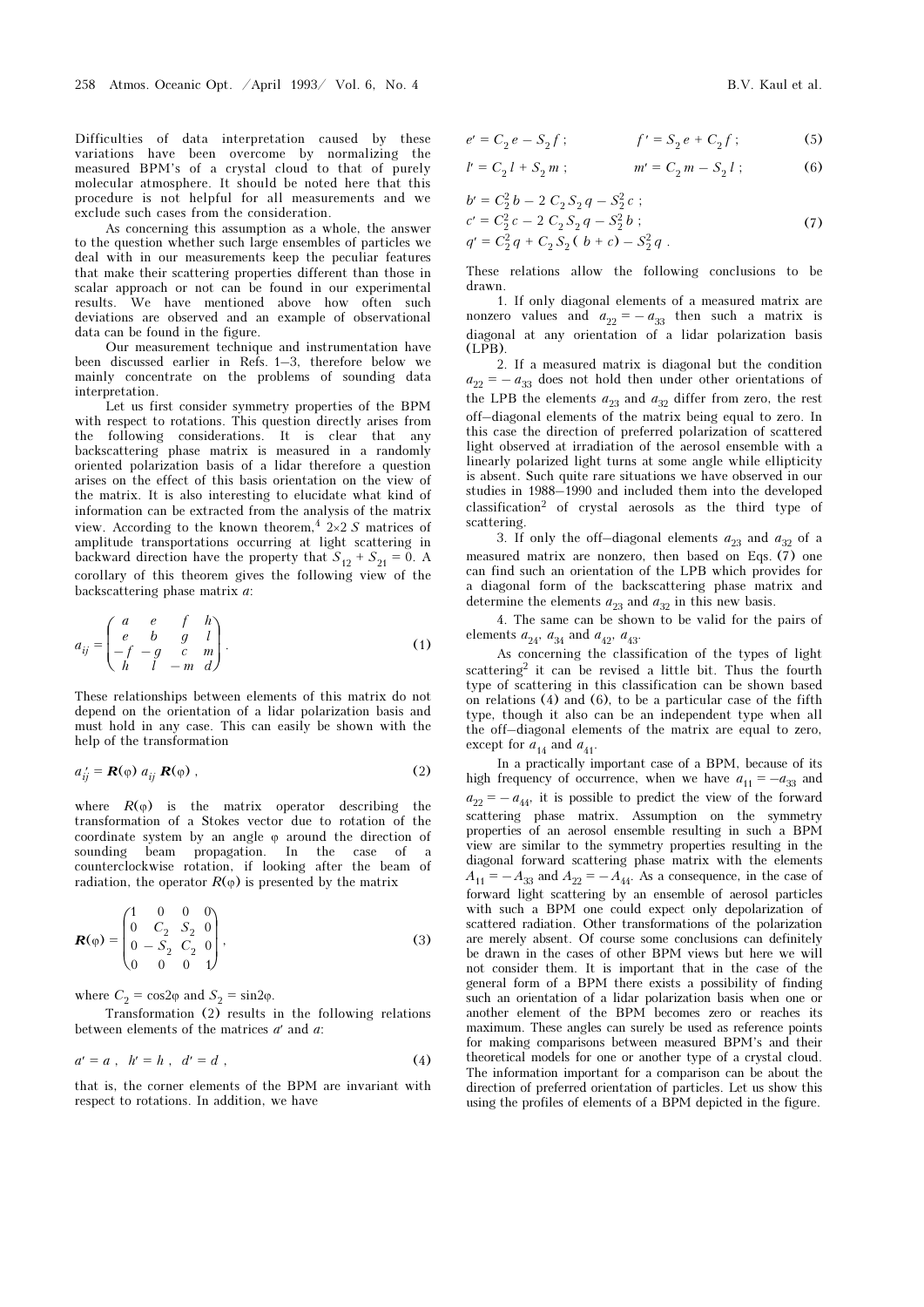

FIG. 1. An example of altitude behaviors of elements of the normalized backscattering phase matrix  $a_{ij}$  observed in the layers of crystalline cloudiness. The elements not shown in the figure can be found from the following relations:  $a_{11} = 1$ ,  $a_{21} = a_{12}, a_{31} = -a_{13}, a_{32} = -a_{23}, a_{43} = -a_{34}, a_{42} = -a_{24}, a_{41} = -a_{14}$ . Absolute values of the matrix elements are obtained by multiplying  $a_{ij}$  elements by the value  $[R(h) - 1]\beta_m(h)$ , where  $\beta_m(h)$  is the backscattering coefficient of the molecular atmosphere and  $\overline{R}(h)$  is the scattering ratio.

When choosing a model of an aerosol ensemble we take into account the following considerations. In spite of a great variety of shapes of ice particles two most widely spread shapes can be separated out. The first class involves hexagonal plates and dendrites (asterisks). The second class of shapes involves the hexagonal prisms and needles, the latter being, in fact, the same prisms but having not so distinct sides.

Because of obvious axial symmetry and a known property of orienting their axes along vertical direction, the particles of the first kind make up an ensemble characterized by a diagonal BPM. Here and below we assume that laser sounding is performed along vertical direction.

It is characteristic property of the particles of the second class of shapes that their symmetry axis is oriented horizontally and only due to either aerodynamic or electrostatic forces they can take a preferred orientation along horizontal or slant directions. In analysis of our data we assume that the profiles of the BPM elements refer just